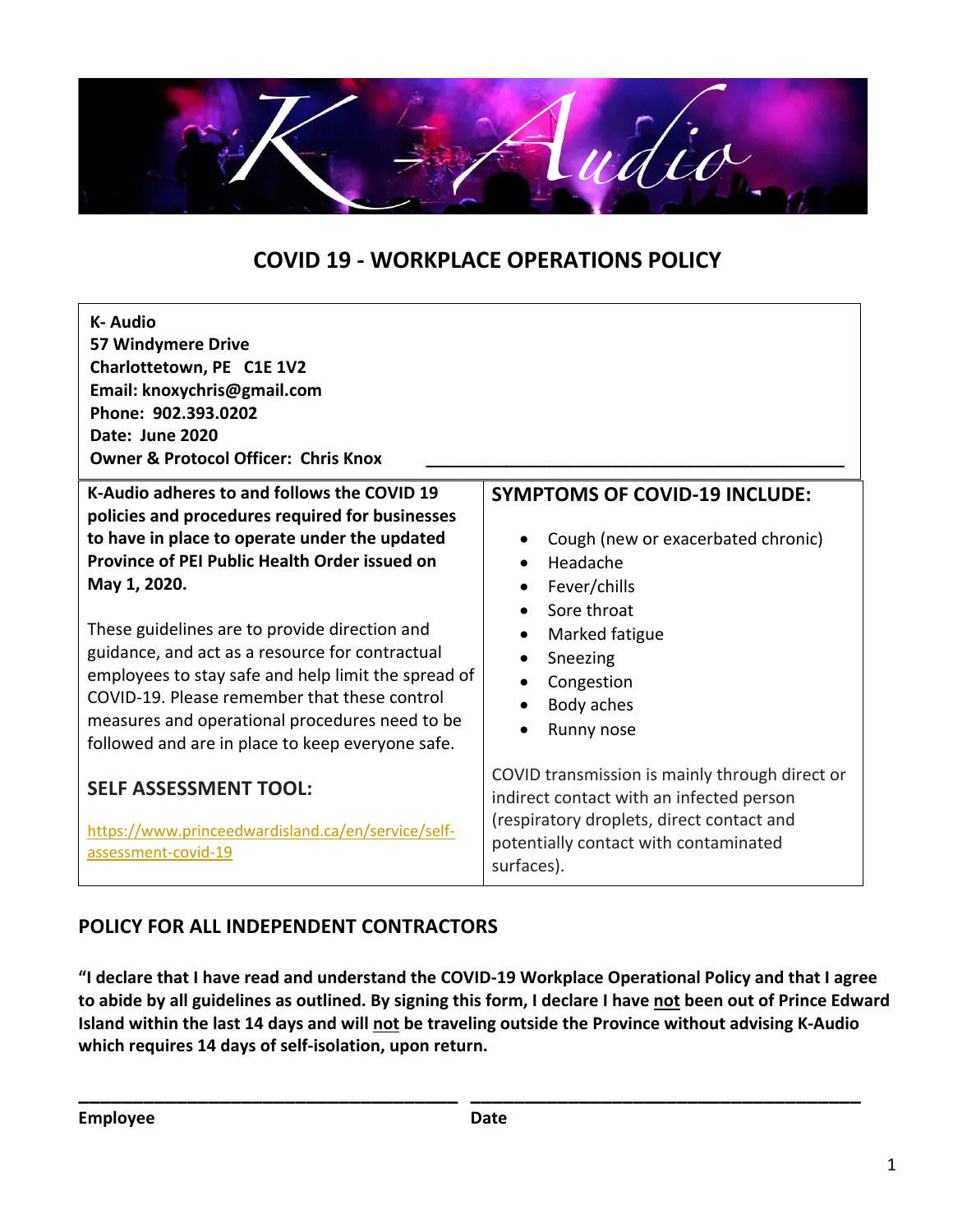## **SOCIAL DISTANCING**

| <b>SOCIAL DISTANCING</b><br><b>MEASURES</b> | <b>STEPS TO ENSURE MINIMAL INTERACTION OF PEOPLE</b>                                                                                       |  |
|---------------------------------------------|--------------------------------------------------------------------------------------------------------------------------------------------|--|
|                                             | Employees must wipe down all high contact surfaces, mics and speakers after<br>each use                                                    |  |
|                                             | Hand sanitizer will be available for sound board, vehicles, near mics and                                                                  |  |
|                                             | speakers and all other contact surfaces.                                                                                                   |  |
| <b>OWNER AND</b>                            | For loading and unloading of equipment, employees must distance by 6 feet                                                                  |  |
| <b>INDEPENDENT</b>                          | from all other persons and should wear gloves                                                                                              |  |
|                                             | Independent contractors who are feeling unwell are to stay at home, in order                                                               |  |
| <b>CONTRACTORS</b>                          | to avoid the spread of any illness in the K-Audio environment                                                                              |  |
|                                             | Employees are asked to wash your hands frequently using soap and water to<br>ensure their own health as well as the health of our clients. |  |
|                                             | Only designated persons can be within 6 feet of the sound booth                                                                            |  |
|                                             | All K-Audio personnel must keep a log of where they are and when, as well as                                                               |  |
|                                             | any stops to and from the location (in the event of contact tracing)                                                                       |  |
|                                             | Gloves and non-medical masks are supplied by K-Audio                                                                                       |  |
|                                             | Lavalier & headset mics will not be used unless both parties are using a mask                                                              |  |
|                                             | The amount of microphone users will be limited, and microphones will be                                                                    |  |
|                                             | replaced each time a new presenter/performer/artist uses one.                                                                              |  |
|                                             | All K-Audio personnel must wash hands with soap and water frequently and                                                                   |  |
|                                             | use hand sanitizer when water and soap are not available                                                                                   |  |
|                                             | All clients will be screened with questions when booking events and again 3                                                                |  |
|                                             | days prior to the event to ensure no one is experiencing COVID 19 symptoms.                                                                |  |
|                                             | If clients have been sneezing, coughing, generally feeling unwell, or have                                                                 |  |
|                                             | been out of the country in the past 14 day they must cancel the booking to                                                                 |  |
|                                             | ensure safety of all.                                                                                                                      |  |
|                                             | Lavalier& headset mics may only be used if both the contractor and the client                                                              |  |
|                                             | are wearing a disposable mask                                                                                                              |  |
| <b>FOR CLIENTS</b>                          | Bands, entertainers, speakers and others are asked to cancel bookings if<br>someone is unwell                                              |  |
|                                             |                                                                                                                                            |  |
|                                             | Contract tracing is required by the client to track all event participants for<br>contact information                                      |  |
|                                             | Suppliers and guests that are required to access the premise for normal                                                                    |  |
|                                             | operations will be notified of our policy to maintain 2m (6ft) distance and our                                                            |  |
|                                             | social distancing markers for meetings will be identified.                                                                                 |  |
|                                             | All employees must self-monitor for symptoms and report to Chris Knox if                                                                   |  |
|                                             | they have concerns about positive COVID exposure or possible symptoms.                                                                     |  |
|                                             | Any staff that have COVID-19 symptoms or that feel ill, must report to 811                                                                 |  |
|                                             | immediately to arrange testing and avoid all other employees & contacts                                                                    |  |
|                                             | Symptomatic employees are required to self-isolate immediately until testing                                                               |  |
| <b>GENERAL INFORMATION</b>                  | results are confirmed as being negative                                                                                                    |  |
|                                             | Self-distancing measures are communicated and reinforced to all employees                                                                  |  |
|                                             | If test results are negative for COVID-19 but an employee remains ill and/or                                                               |  |
|                                             | symptomatic, they must remain at home                                                                                                      |  |
|                                             | Employees should not share drinks, food or utensils                                                                                        |  |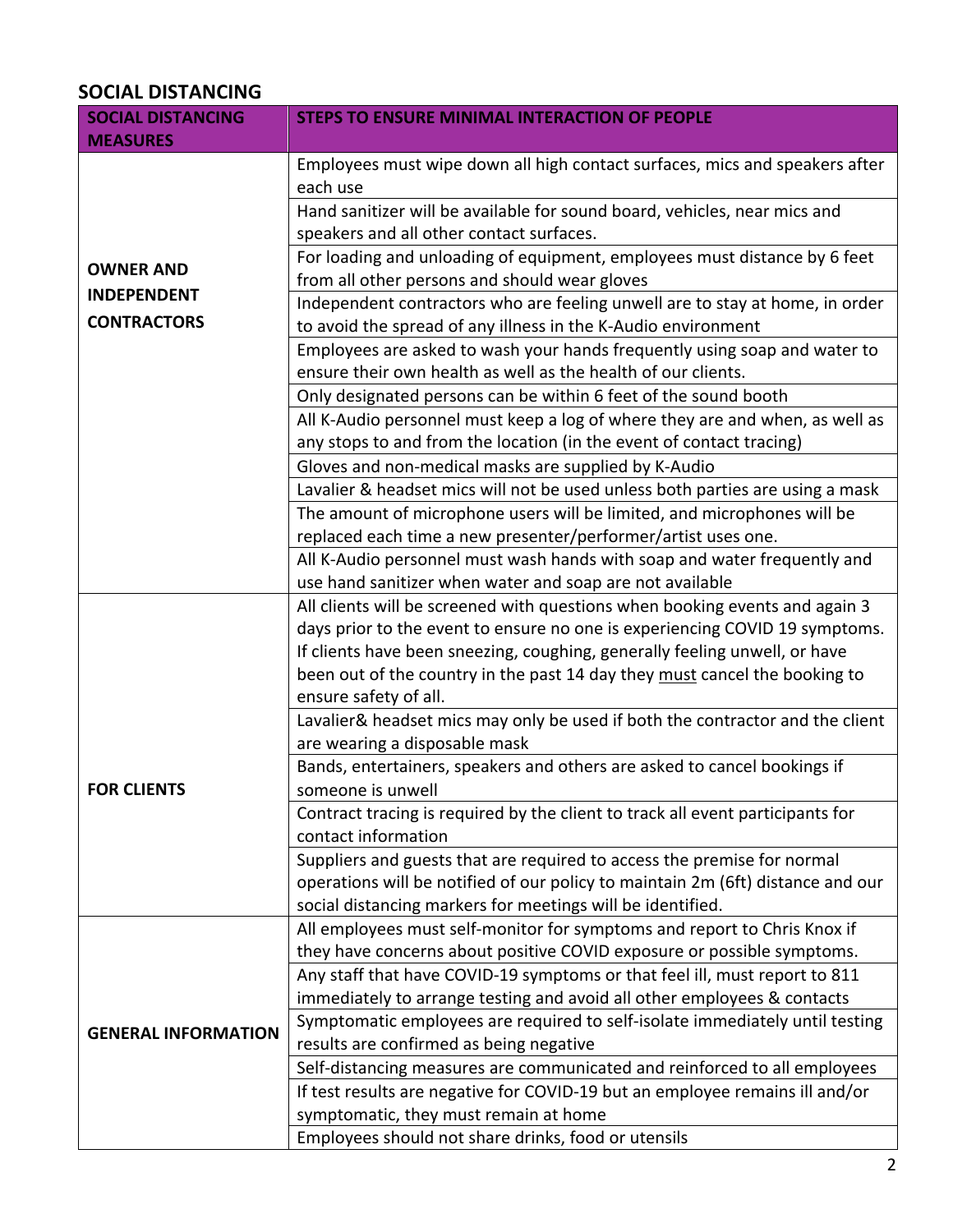### **HAND WASHING AND SANITIZING**

Practicing good hygiene is an essential part of preventing the spread of COVID-19. To protect yourself and others from getting sick, take the following precautions:

- wash your hands often (in addition to routine times such as after using the washroom, before eating, after eating, when handling food for the public),
- cough/sneeze into your elbow or tissue and throw away,
- avoid touching your eyes, nose and mouth with your hands,
- use alcohol-based hand sanitizer, if soap and water are not readily available.

**Due to the nature of the sound business, the availability of water and hand soap may not always be possible. For this reason, K-Audio will ensure we have numerous hand sanitizer and disinfectant products set-up throughout the sound assignment to encourage good hand hygiene.**

Hand sanitizer stations will be available as follows:

- For your vehicle
- At the sound board
- Near microphones and speakers
- And any other locations that are deemed essential for use.

#### **ENHANCED CLEANING AND DISINFECTION OF SHARED AREAS AND SERVICES**

**We will be using products approved by the Government of Canada for use in cleaning and disinfection of COVID-19. The cleaning products are intended to remove visible soil and/or dirt from surfaces. Disinfecting products are used to destroy bacteria and viruses.**

#### **Health Canada – List of disinfectants for use against COVID-19**

**https://www.canada.ca/en/health-canada/services/drugs-health-products/disinfectants/covid-19/list.html**

We will focus our cleaning and disinfection on the following areas:

| <b>Cleaning - Location</b> | <b>Frequency</b> | <b>Disinfecting -</b> | <b>Frequency</b> |
|----------------------------|------------------|-----------------------|------------------|
|                            |                  | <b>Location</b>       |                  |
| Sound board                | After each use   | Sound board           | After each use   |
| All electronics &          | After each use   | All electronics &     | After each use   |
| computers                  |                  | computers             |                  |
| Speakers, Podiums          | After each use   | Speakers, Podiums     | After each use   |
| <b>Mics</b>                | After each use   | <b>Mics</b>           | After each use   |
| Vehicle                    | After each use   | Vehicle               | After each use   |
| All other equipment        | After each use   | All other equipment   | After each use   |